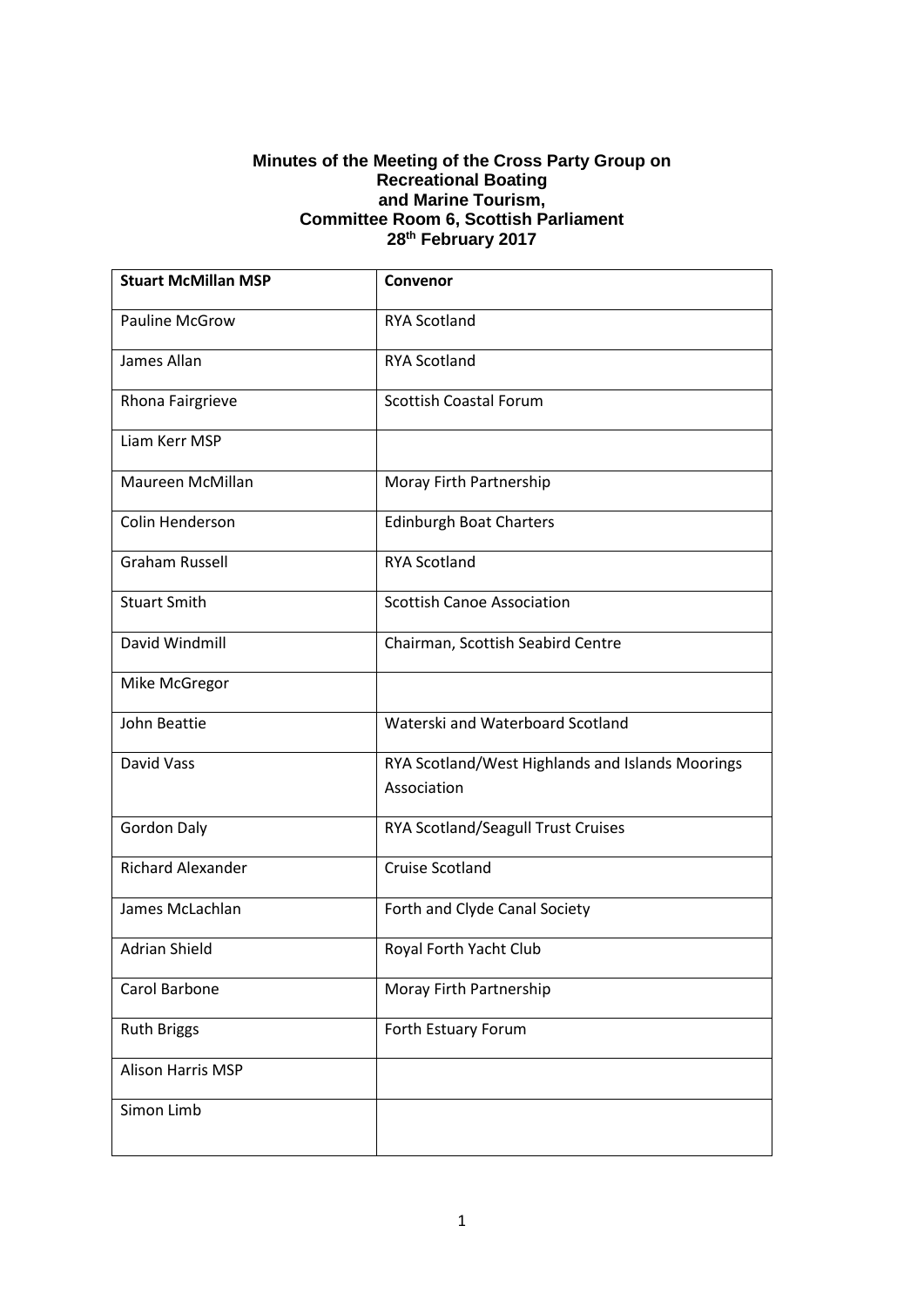| <b>Martin Latimer</b> |                                       |
|-----------------------|---------------------------------------|
| Andy Carnduff         | <b>Forth Yacht Clubs Association</b>  |
| Zach Way              | <b>Stuart McMillan's MSP's Office</b> |
| Matthew Leitch        | <b>Stuart McMillan MSP's Office</b>   |
| lan White             |                                       |
| <b>Mark Simmonds</b>  | <b>British Ports Association</b>      |

### **APOLOGIES**

| <b>Name</b>            | Organisation                        |
|------------------------|-------------------------------------|
| <b>Brian Swinbanks</b> | <b>Tobermory Harbour Authority</b>  |
| Maggie Macguire        | CALMAC                              |
| Chris O'Brien          | Lochaber Chamber of Commerce        |
| Fergus Duncanson       | <b>RYA Scotland</b>                 |
| Kathy Gostick          | Forth Yacht Clubs Association       |
| <b>Robert Kitchin</b>  | Portavadie Marina                   |
| David Adams McGilp     | VisitScotland                       |
| Euan Black             | University of Highlands and Islands |
| <b>Alvin Barber</b>    | <b>Cramond Boat Club</b>            |
| <b>Richard Millar</b>  | <b>Scottish Canals</b>              |
| Kirsten Henderson      | <b>Tarbert Harbour Authority</b>    |
| Donald McLaren         | Clyde Yacht Clubs Association       |
| <b>Neil Stewart</b>    | The Majestic Line                   |
| Angus MacDonald MSP    |                                     |
| <b>Andrew Rendle</b>   |                                     |
| Sarah Riddle           | Northern Light                      |
| <b>Gail Ross MSP</b>   |                                     |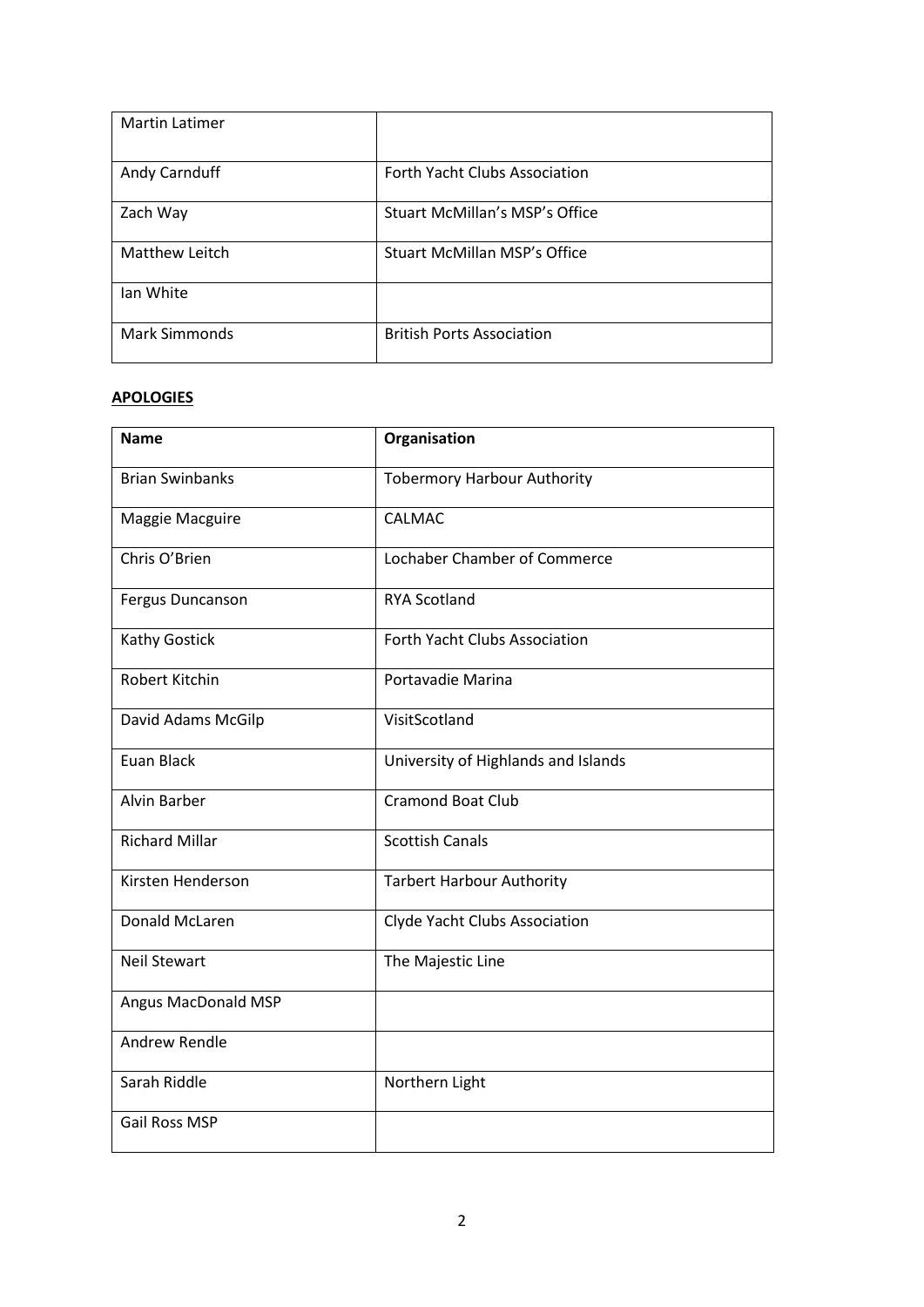### **1. Welcome and Apologies**

Stuart McMillan MSP, Convenor of Cross Party Group on Recreational Boating and Marine Tourism welcomed everyone to the meeting and to the Scottish Parliament and introductions were made round the table.

### **2. Minutes and Action Points from last Meeting**

The minutes were approved as an accurate record with the following changes to be made.

**Proposed: Simon Limb Seconded: Gordon Daly**

### **AOCB – Page 10**

**R Fairgrieve asked for paragraph to be changed to the following –**

**RF reported that Marine Scotland and the Scottish Coastal Forum had been made aware of a contract let to ABPmer by the Marine Management Organisation to gather data on marine recreational activities. Marine Scotland had suggested that the same methodology as had been used for the SMarTS work in 2015 be flagged up, so there could be a level of consistency on both sides of the border."**

**Action: PM to revise 29th November minutes with the changes noted above.**

#### **Social Media**

JA reported that he will be posting tweets on #cpgmarinetourism during the meeting.

#### **Marine Activity Event**

This was covered under item 4 on agenda.

### **Events Plan**

DAM to circulate Events Plan in advance of the next meeting.

### **Action: PM to contact DAM to obtain Events Plan.**

### **Update on Crown Estate**

PM reported that she has circulated the Consultation link to CPG members.

### **"Update on Crown Estate" was covered under item 6 on agenda.**

### **Marine Recreation Areas**

**RF provided an update under Item "Any Other Business".**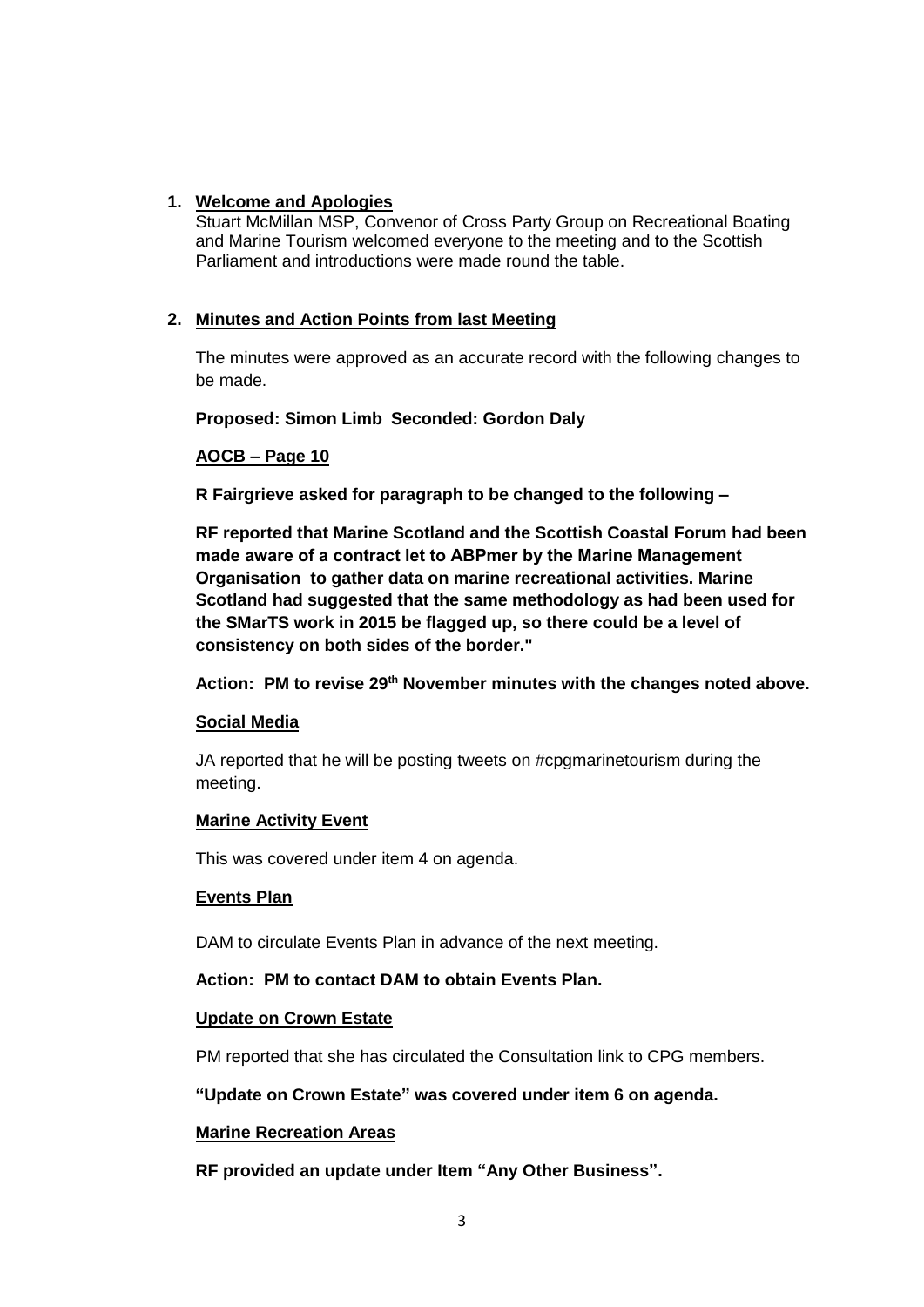## **Dredging**

SMCM reported that letter has been sent to Marine Scotland.

## **3. Marine Tourism Strategy**

ML provided an update on progress and stated that the Marine Tourism Development Group are working through action plans. Sail Scotland have been working with Event Scotland and VisitScotland. The Events Plan is currently being worked on.

ML reported that there are two key pieces of work -

1. Infrastructure – They are looking to develop linked activities to allow people to cruise. Hubs are required on East, West and Moray Firth. We need to work out what the infrastructure is and then look at associated costs. JA stated that there is a sub group for Infrastructure and they have met once formally but there are also informal discussions taking place.

SL reported that British Marine have taken on the role of skills and training. SL reported that meetings have been held with colleges to identify what is currently available. A skills analysis has been carried out and they are also looking at the labour market and identify what the gaps are. They are looking at infrastructure/training and careers and then will run through the other areas of the action plan.

British Marine are running 4 workshops and are carrying out infrastructure training in Glasgow and Edinburgh. They will look at what requires to be developed and will obtain feedback from those in attendance at the workshops.

JA stated that one of the key themes from the Marine Tourism Strategy is attracting events to Scotland. JA reported that a bid was submitted for the World Para Sailing event and there was a great effort made by **sport**scotland National Watersports Centre Cumbrae, Inverclyde, Scottish Sailing Institute with support from North Ayrshire Council to pull together a bid. Unfortunately the bid was unsuccessful and we were pipped to the post by another venue in Germany. JA stated that we will continue to actively pursue bringing world class sailing events to Scotland.

GD asked do the canals qualify as infrastructure. ML stated that all will be considered but their main focus is coastal areas. ML stated that they have developed a matrix to assess what areas are priority. ML further stated that they will also be seeking support on the ground.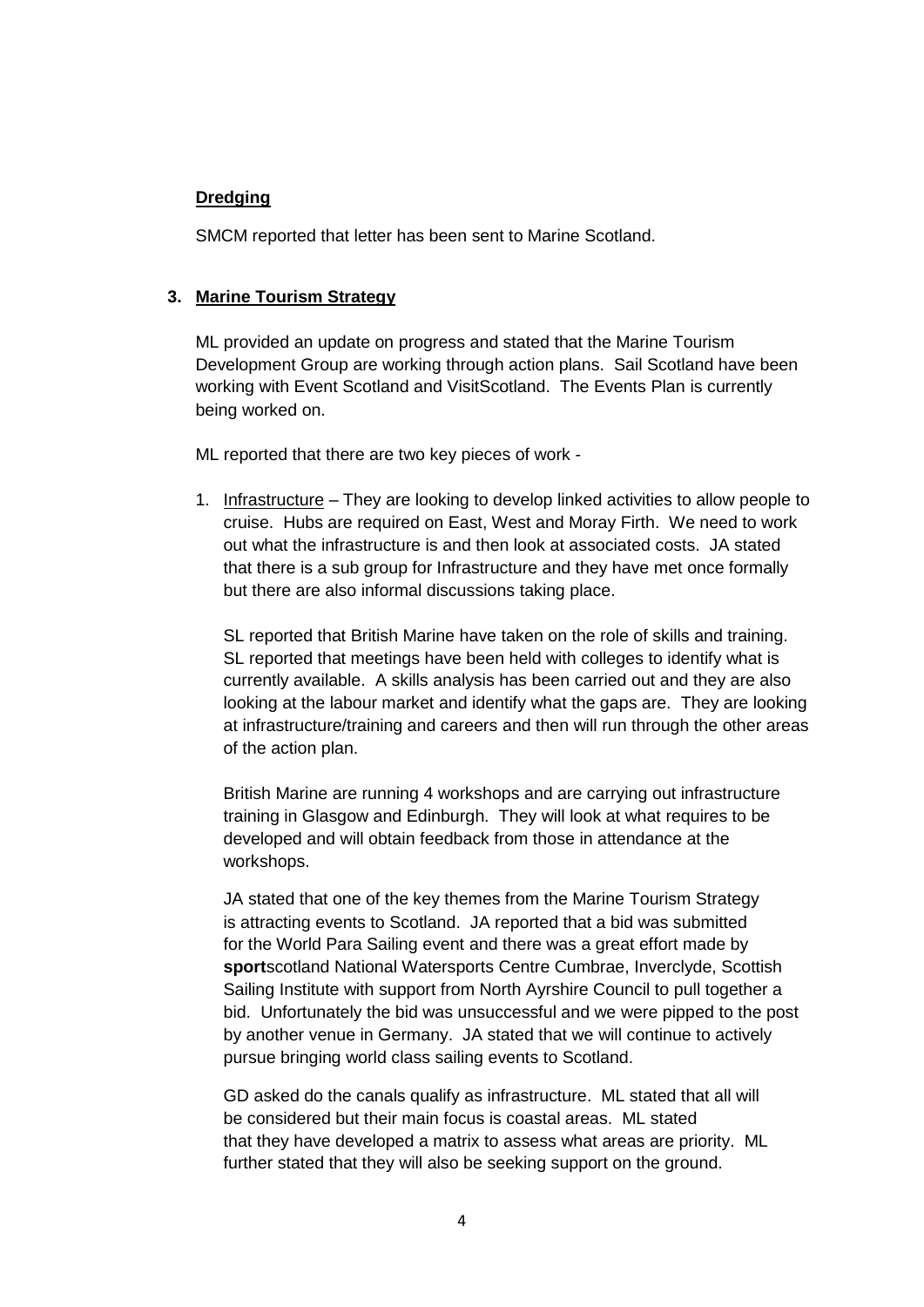There then followed an opportunity for questions –

SMCM asked what were the main issues around skill gaps and asked whether there would be grants available for people who work in the off shore sector to enable them to do on shore training.

SL stated that it is something that would be good to pursue. SL further explained that 70% of members are small to medium businesses and this has cost and time implications for these businesses.

SMCM asked how acute is the skills gap. SL stated that in order to bring people in we need to provide a means of career progression within companies and have identified this through the labour market surveys that have been conducted.

SMCM asked about the costings/matrix and asked whether SL/ML would be willing to provide a presentation to provide an outline of the matrix and its findings.

ML stated that British Marine Scotland workshops are going to be held where there will be a discussion around the Infrastructure proposals put forward by the Marine Tourism Development Group and further stated that they would be happy to report back on the roadshows in general and infrastructure discussions once completed sometime in the autumn.

## **4. Marine Activity Event**

A discussion took place and SMCM asked for CPG's thoughts on whether the event should be one singular or a Scotland wide activity.

A discussion then followed and the following points raised –

Carol Carbone, Moray Firth Partnership asked what the objective is for the event. SMCM stated that the aim of the event is to help promote the work of the Cross Party Group and marine tourism. He further explained at the last meeting it was suggested that we should get members and their organisations to promote activities within their localities.

ML asked is there any RYA "Get Afloat" initiative that could address this. JA provided an overview of the RYA Push the Boat Out Initiative that is taking place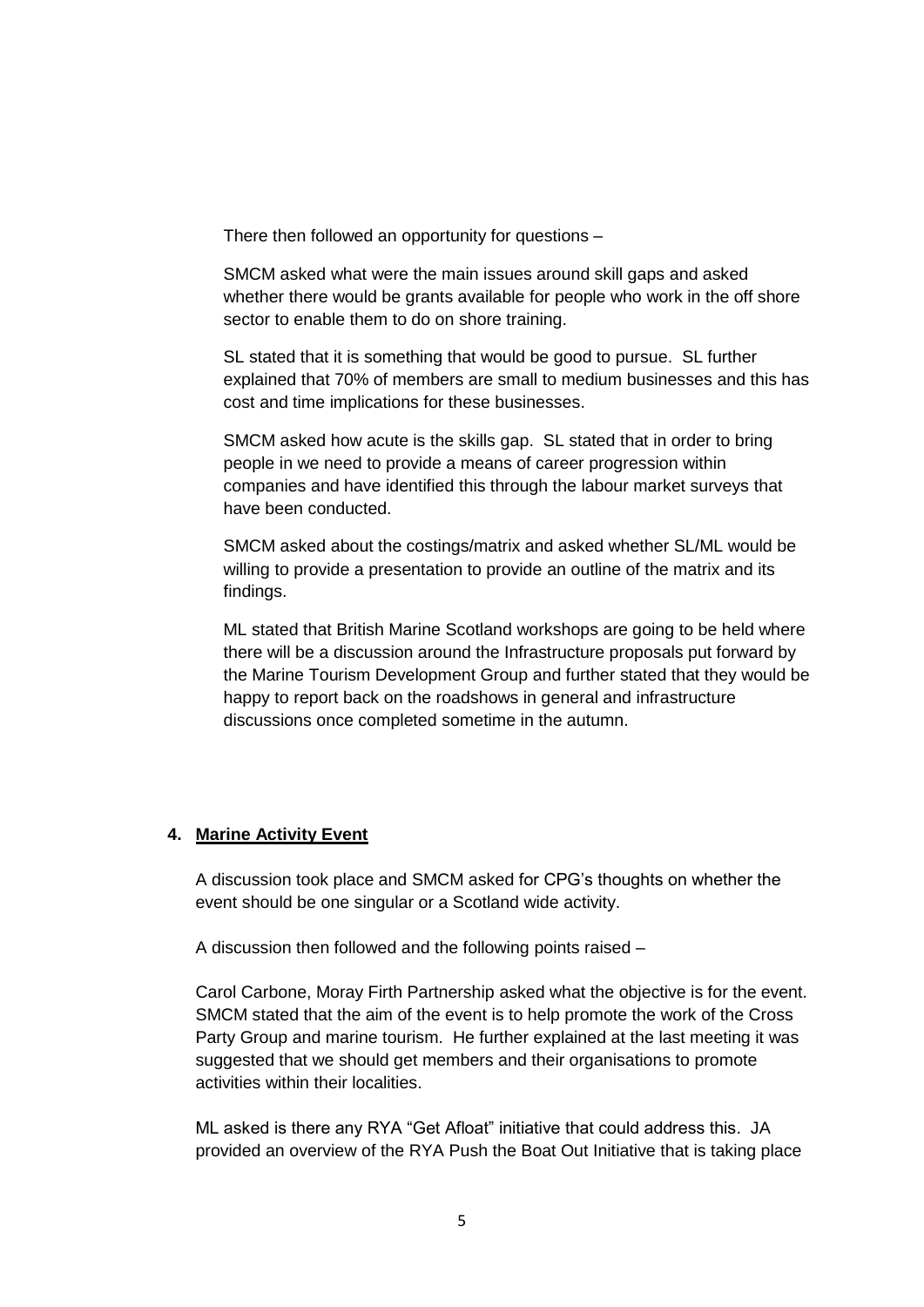$13<sup>th</sup>$  to the  $15<sup>th</sup>$  May that is open to all clubs to open their doors to new members and activities are free, 36 clubs have signed up so far.

JA suggested another opportunity would be Scotland's Boat Show at Kip Marina that is held in mid October. Last year we offered 600 on the water activities with partners; RYA Scotland, Ocean Youth Trust Scotland, **sport**scotland National Watersports Centre Cumbrae, You and Sea and Clydemuirshiel Country Park.

JA explained further that the Boat Show provides an opportunity for accessing boats and there are also opportunities for marine tourism. Liam Kerr MSP asked why more clubs have not signed up. JA stated that uptake from clubs is growing year on year and is a way of encouraging clubs to increase their membership. MSPs also came along to some of the Push the Boat out events last year.

LK stated that as there has been a low percentage on club uptake asked do we have a role here as the CPG to promote? JA stated that the initiative creates a bedrock from where boating grows. The Push the Boat Out Initiative is focussed on grass roots level, health and wellbeing. It was suggested that when looking at promoting marine tourism we may be best to introduce people to keelboat sailing rather than dinghy sailing.

GD stated that Solway Yacht Club have had an open day every summer and this could link in with the Push the Boat Out Initiative. Maureen MacMillan stated that there are other coastal festivals such as Portsoy Traditional Boat Festival that would be another opportunity to encourage people to think about marine tourism.

AC stated that Aberdour Boat Club have run festivals but there are practicalities involved as it is very difficult to run these activities due to weather conditions and also require to ensure that there is an adequate number of safety boats.

AC stated that he would support the Portsoy Boat Festival concept and suggested running it from a fixed point. AC stated that the redistributed event may be difficult to promote and attract the sufficient numbers.

A Shield stated that Royal Forth Yacht Club were involved in Push the Boat Out event and it does require a lot of volunteer effort. He further explained that RYAS support is provided through providing documentation and promotional banners. AS further reported that the weather was not good but despite this they had 89 people taking part and stated that it is a good way for people to get involved in recreational boating.

AS further reported that Royal Forth Yacht Club are organising their own RYA Push the Boat Out event on 14th May and there is a potential issue with the landowners who have blocked off all the parking on Granton Middle Pier making it difficult for public parking, this includes the access to the Public Slip.

SL suggested having a rolling programme and introduce different types of activities. ML stated that marine tourism is the effect of boating and it is much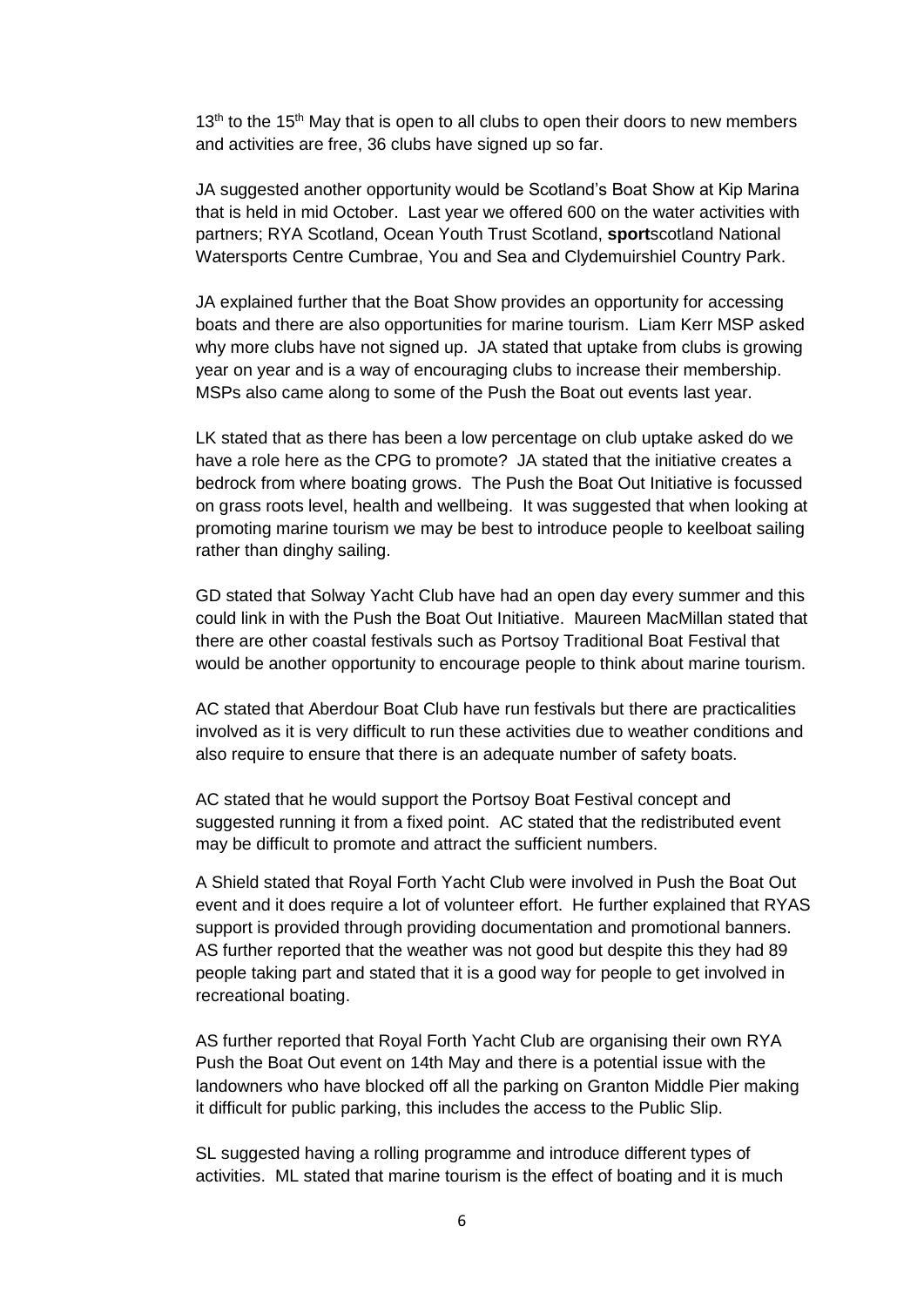wider than getting people afloat. ML agreed that a rolling event/programme would be a good way forward.

ML suggested launching this as part of the "Marine Tourism Week" at the Marine Tourism Conference and thereafter follow on with a framework.

SMCM suggested having 6 events throughout the year. Suggestions were made for events that could be included as part of the programme – e.g. Scottish Series, Portsoy Boat Festival.

It was agreed that we would require to ask organisations to support. Mike McGregor suggested also including Powerboat P1 as one of the events.

Carol Carbone suggested that organisations sign a charter to commit to the event and this would also provide an opportunity to launch and promote and attract interest to the event. SMCM agreed that this was a good approach.

**Action/Decision: It was agreed that we have a rolling programme and have a sign up charter to get organisations involved. Contact to be made with Daniel Steel to ask if the launch of the Charter could take place at the Marine Tourism Conference on 23rd March.** 

**Action: PM to send email to CPG Members to thank them for their suggestions for the Marine Activity event and inform them of the decision.**

**Action: Carol Carbone offered to draft a Charter statement. It was agreed that the first draft of the statement be circulated for comment by Friday 3rd March and statement to be finalised by Tuesday 7th March.**

**The MSPs in attendance agreed to the Marine Charter statement -** 

- **- Liam Kerr MSP**
- **Stuart McMillan MSP**
- **Alison Harris, MSP**

### **5. Update on EU**

SMCM reported that he is sits on the European Committee and recently attended meetings with politicians/MEPs and organisations in Brussels. SMCM further reported that they are awaiting Article 50 to be triggered and the Scottish Government has requested that it is not triggered on  $25<sup>th</sup>$  March because this is the date of the Treaty of Rome. SMCM further stated that there will be a 2 year window after Article 50 has been triggered. The member states require to ratify what has been agreed (EU27/European Parliament). That activity will take place in the remaining 6 months of the 2 year period. Negotiations will not begin until after the French and German elections although there will be discussions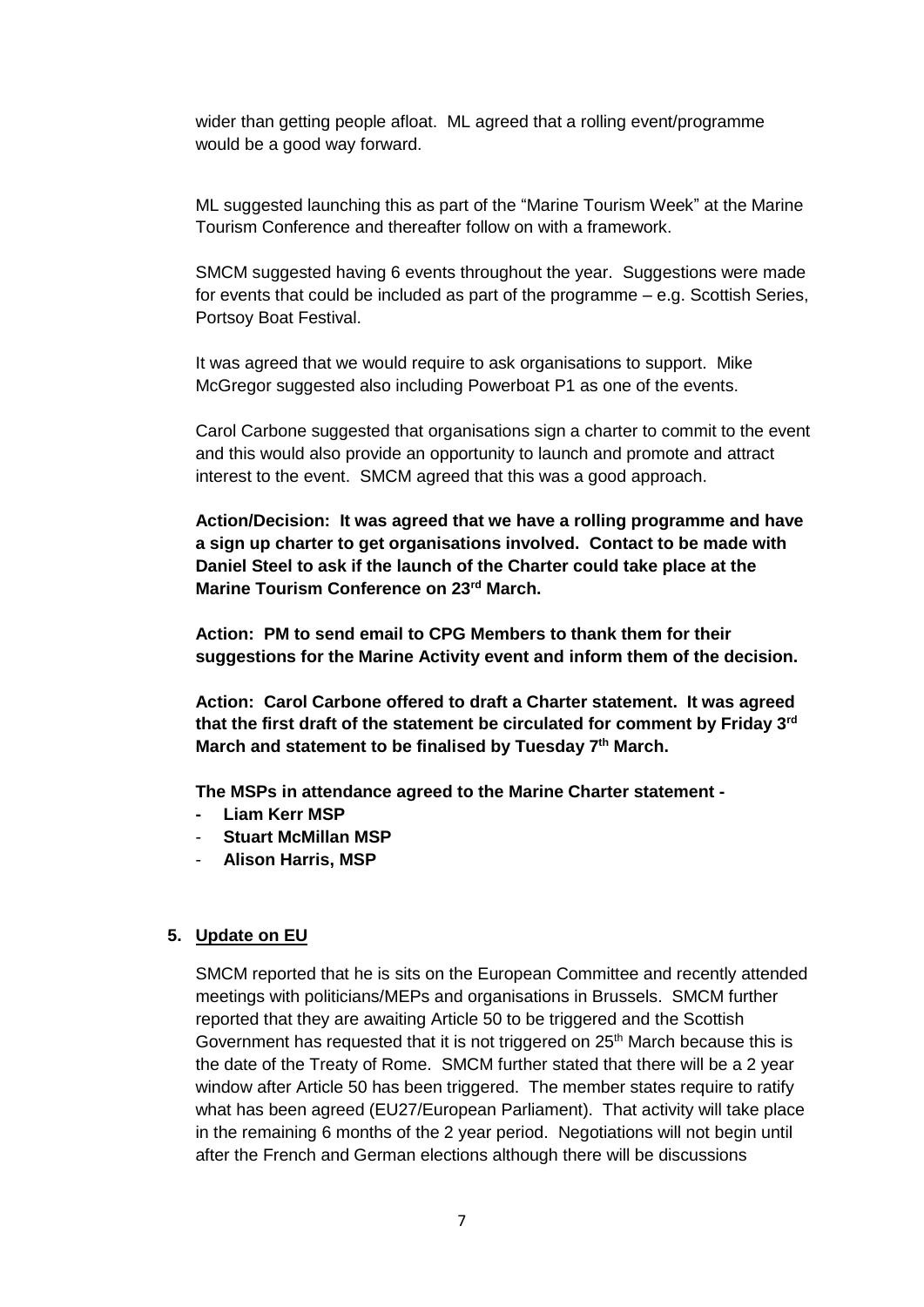beforehand. SMCM will provide an update at the next CPG meeting on 27<sup>th</sup> June.

#### **6. Update on Crown Estate**

A report from Paul Bancks was tabled in his absence. ML stated that there is also a very useful presentation that provides an overview.

JA reported that he attended a meeting at Marine Scotland today where they had the opportunity to meet with Amanda Bryon who is the Chair of the Interim body for Crown Estate Scotland. JA stated that he sits on the Stakeholder Advisory Group. Dave Mallon from Marine Scotland also gave a presentation at the meeting.

There is currently a public consultation on the long term management of the Crown Estate in Scotland and the deadline is 29<sup>th</sup> March and JA encouraged CPG members to give their thoughts and input to the process and letters are also very welcome.

**Action: JA suggested that Amanda Bryon, Chair of Interim body for Crown Estate Scotland be invited to attend the next CPG meeting on 27th June and this was agreed.**

ML stated that the consultation closes on 29<sup>th</sup> March, to date they have only received 60 responses. ML encouraged more responses from organisations.

**Action: Reminder email to go out to CPG members to encourage more responses to the consultation on the long term management of the Crown Estate in Scotland.**

#### **7. Data – Rhona Fairgrieve**

RF provided an update and stated that nothing seems to have come of this idea but the issue of the data used for marine planning in different jurisdictions is one with which colleagues are already familiar. Through the EU-funded Supporting Implementation of Maritime Spatial Planning in the Celtic Seas (SIMCelt) project, in which Marine Scotland is a partner, the issues connected with data for transboundary marine planning are emerging.

**Action/Decision: RF suggested that The CPG may wish to have a presentation on the work of the SIMCelt initiative at the next but one meeting, this was agreed.**

**Ruth Briggs from Forth Estuary Forum asked for clarification around the point raised in the minutes regarding SNH. RF stated that she will provide revised text for the minutes.** 

**Action: PM to revise the text for the minutes from 29th November 2016.**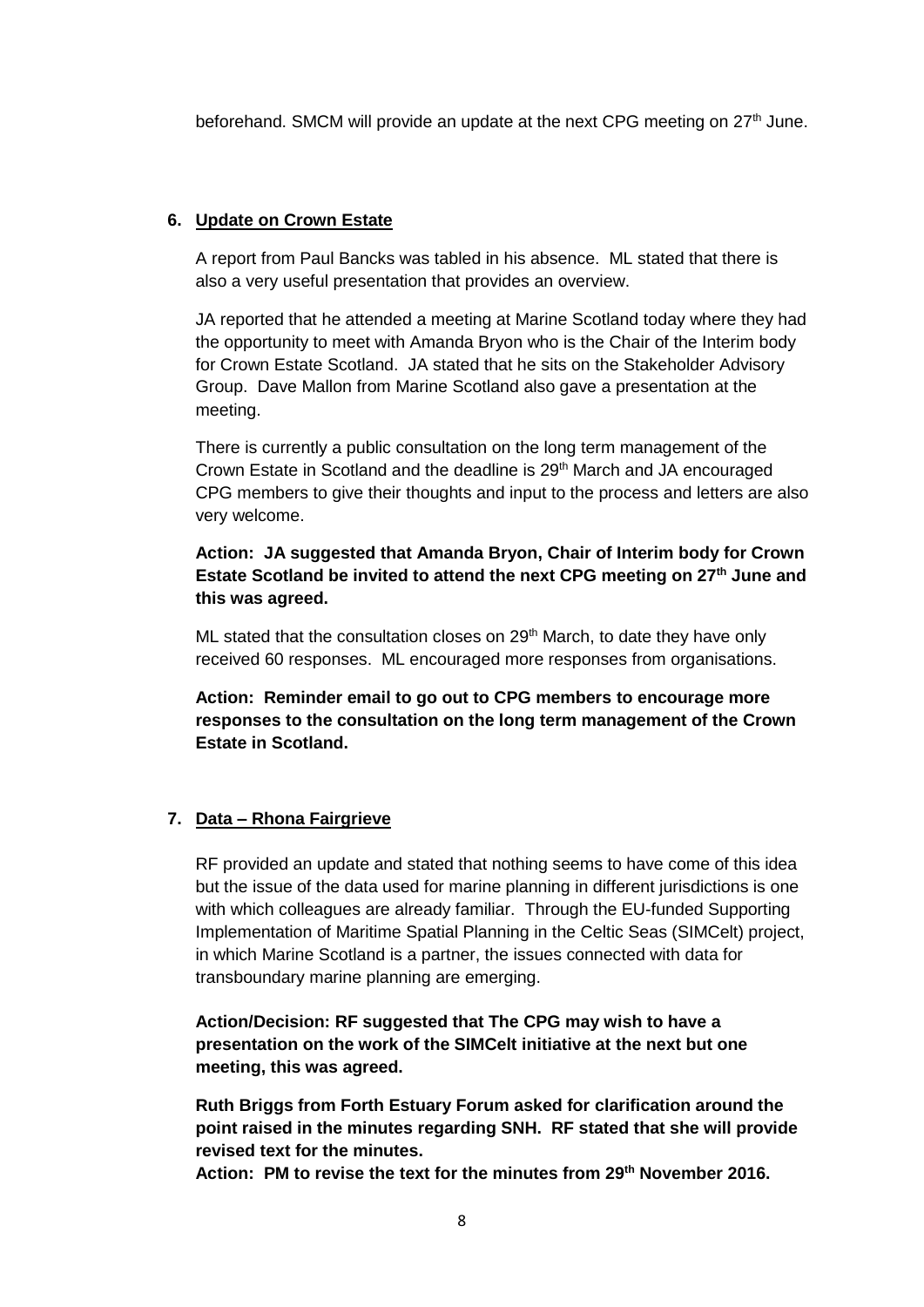### **8. AOCB**

### **Social Media**

JA reported that he has been posting tweets to #cpgmarinetourism.

### **Conferencing Facilities**

SMCM reported that has received training in the use of video conferencing facilities in the Parliament. SMCM stated that we would like to trial this at the next meeting.

**Action: PM to arrange booking of TG20 Committee Room for the next meeting to enable use of the conferencing facilities.**

### **Helgoland Race**

AS reported that there is a major visit under the Marine Tourism banner of the Biennial Helgoland race across the North Sea finishing at Royal Forth Yacht Club at Granton. This involves some 30 plus boats of varying sizes and this year's event is their 25th Anniversary of the race. This is a qualifying event for the Fastnet Race. Regrettably the largest of the boats taking part are too big for Granton and have in the past used Leith Docks which is now too expensive for them - despite trying to get an agreement with Forth Ports. So the biggest boats, if not put off the event entirely, will finish the race at Granton and then turn back and head off down to Blyth where they can get reasonable deeper water berthing.

## **Action: A Shield to write to Alan Rankin to raise issue with large boats being unable to take part in Helgoland Race being unable to use Leith Docks.**

AC asked AS if he had considered Burntisland and then use a marine taxi to transport across. MMCG also suggested using Port Edgar. AC also suggested that AS contact Miles Briggs to see if he can assist. GD asked if the new Harbour Master had been informed. AS confirmed that discussions had taken place with the Harbour Master.

#### **Milarrochy Bay**

JA reported that they had received notification that the slipway is to be closed at Milarrochy Bay as of 1<sup>st</sup> April however there had been no consultation with stakeholders prior to this decision being made. JA further explained they have reduced the number of slipways for access to the loch and there has been a distinct lack of stakeholder engagement and this will cause issues for the busy times on the loch. JA further explained that this will have implications for marine tourism.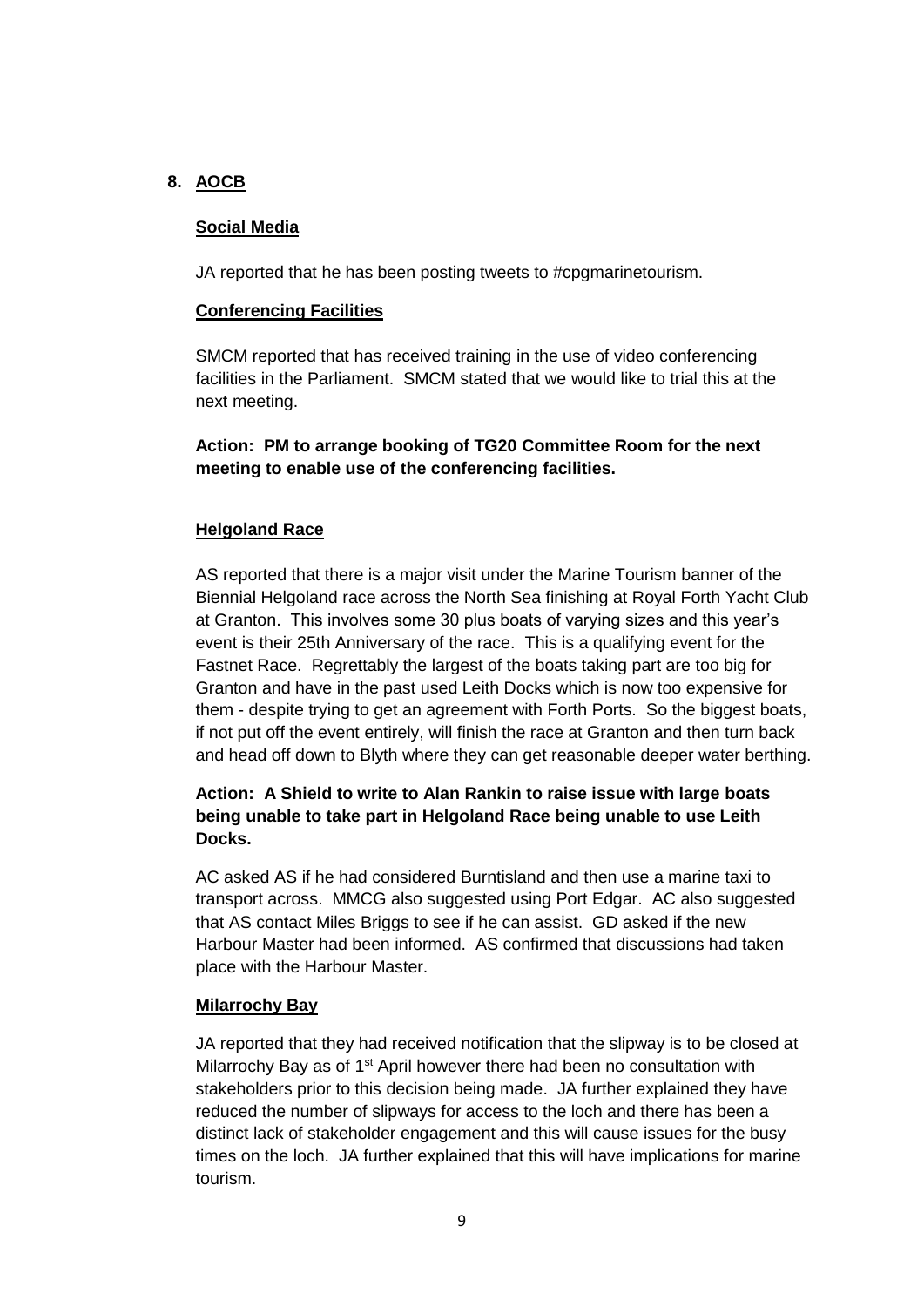**Action: SMCM stated that he will write to Loch Lomond and Trossachs National Park Authority raising our concerns about the lack of consultation on the closure of the slipway at Milarrochy Bay.**

#### **Marine Tourism Conference**

SMCM reported that the Marine Tourism Conference will take place on Thursday 23<sup>rd</sup> March at Beacon Arts Centre in Greenock. SMCM will be speaking at the event. An invitation to the conference has been sent out to CPG members.

RF asked if there would be a possibility to have a board game that is a fictional internal sea area to be included as part of the Conference or possibly during the lunch and networking session. RF explained that the game would provide information to delegates who have little or no knowledge to become more knowledgeable about marine planning. SMCM suggested that this could possibly be included in the lunch/networking slot, RF stated that it would be a good conversation piece. RF further reported that there is an intern from Aberdeen University that will be using this to unpick some areas on Marine Tourism. RF further explained that it is being funded by EU to support the Celtic Sea Project and will be rolled out in the Clyde. SMCM stated that it would be good to have a showcase over the lunchtime period.

## **Action: RF will contact Caroline Warburton and Marc Crothall to ask if it is possible for the marine planning board game to be included as part of the Marine Tourism Conference on 23rd March.**

- SL reported that Scottish Opera have been speaking to marinas to offer performances on board cruise boats and this will take place during June.
- LK asked for advice on places to purchase second hand kit. GD informed LK that there is a Boat Jumble taking place in Irvine and information will be available online.
- GD reported that there will be a flotilla of lit up narrow boats going from Ratho to Edinburgh on  $9<sup>th</sup>$  December 2017. CB suggested that the boats could use solar torches in order to be sustainable.

## **Date of Next Meeting**

### **Tuesday 27th June 2017 at 6pm.**

The meeting closed and SMCM gave this thanks to everyone for their attendance.

The meeting closed with vote of thanks to the Convener.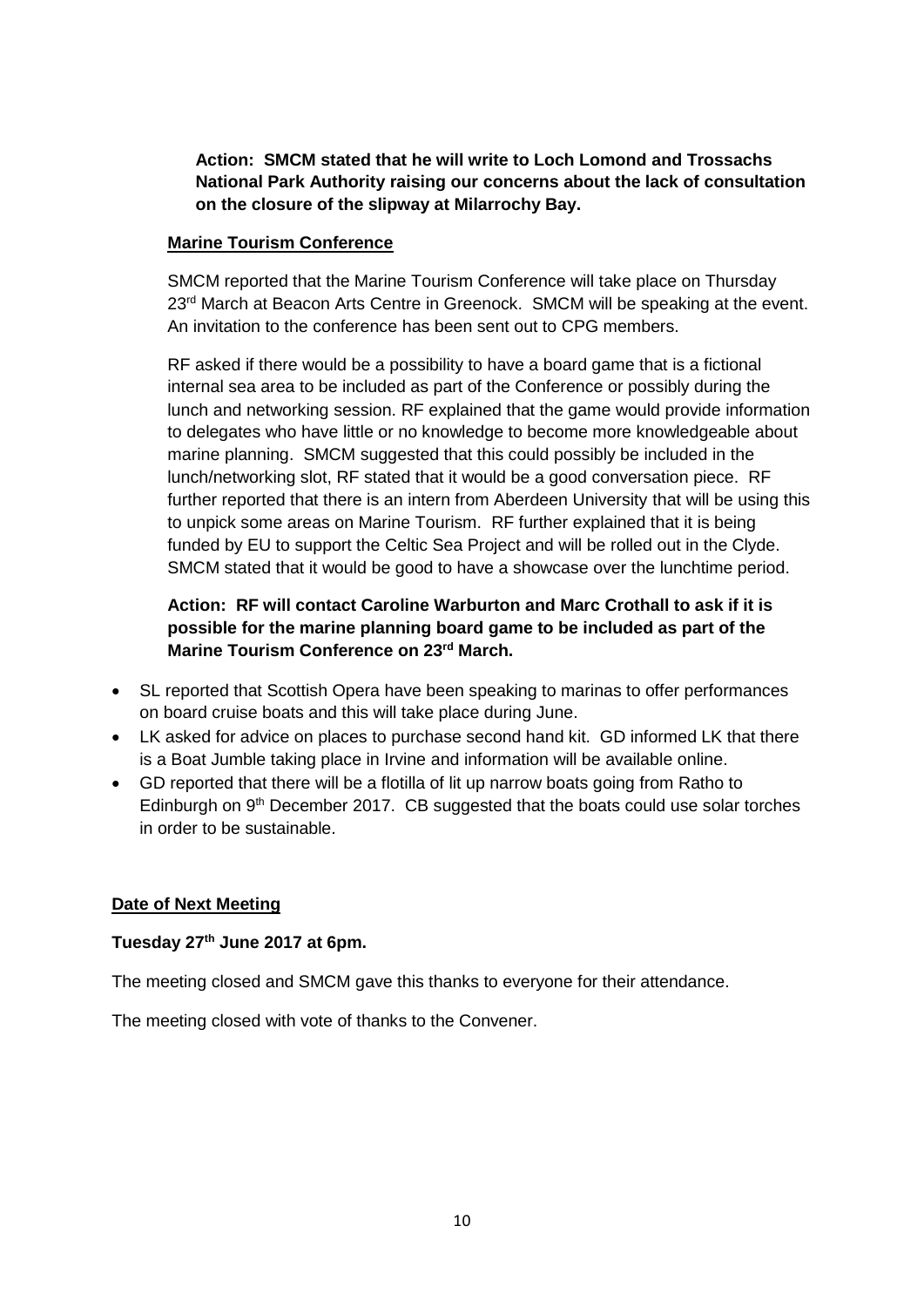# **SUMMARY OF ACTIONS/DECISIONS**

|    | <b>Actions</b>                                                                                                                                                                                                                                                                                                                                                                                                                                                                                                                                                                                        | Resp.     | <b>Date Raised</b>                                                                                                                  |
|----|-------------------------------------------------------------------------------------------------------------------------------------------------------------------------------------------------------------------------------------------------------------------------------------------------------------------------------------------------------------------------------------------------------------------------------------------------------------------------------------------------------------------------------------------------------------------------------------------------------|-----------|-------------------------------------------------------------------------------------------------------------------------------------|
|    |                                                                                                                                                                                                                                                                                                                                                                                                                                                                                                                                                                                                       |           |                                                                                                                                     |
| 1. | <b>Amendment to Previous Minutes</b><br>29th November 2016<br><u>AOCB - Page 10</u><br>R Fairgrieve asked for paragraph<br>to be changed to the following -<br>RF reported that Marine Scotland<br>and the Scottish Coastal Forum had<br>been made aware of a contract let<br>to ABPmer by the Marine<br>Management Organisation to<br>gather data on marine recreational<br>activities. Marine Scotland had<br>suggested that the same<br>methodology as had been used for<br>the SMarTS work in 2015 be<br>flagged up, so there could be a<br>level of consistency on both sides<br>of the border." | <b>PM</b> | 28/2/17<br>Achieved and<br>final minutes<br>submitted to<br>the Standards,<br>Procedures<br>and Public<br>Appointments<br>Committee |
| 2. | <b>Marine Activity Event Proposal</b><br>David Adams McGilp to circulate<br>Events plan in advance of the next<br>meeting.<br>PM to contact DAM to obtain.                                                                                                                                                                                                                                                                                                                                                                                                                                            | DAM/PM    | 29/11/16                                                                                                                            |
| 3. | <b>Marine Activity Event Proposal</b><br><b>Action/Decision: Rolling</b><br>programme and have branding sign<br>up charter to get organisations<br>involved. Launch of the Charter to<br>take place at the Marine Tourism<br>Conference on 23rd March.                                                                                                                                                                                                                                                                                                                                                |           |                                                                                                                                     |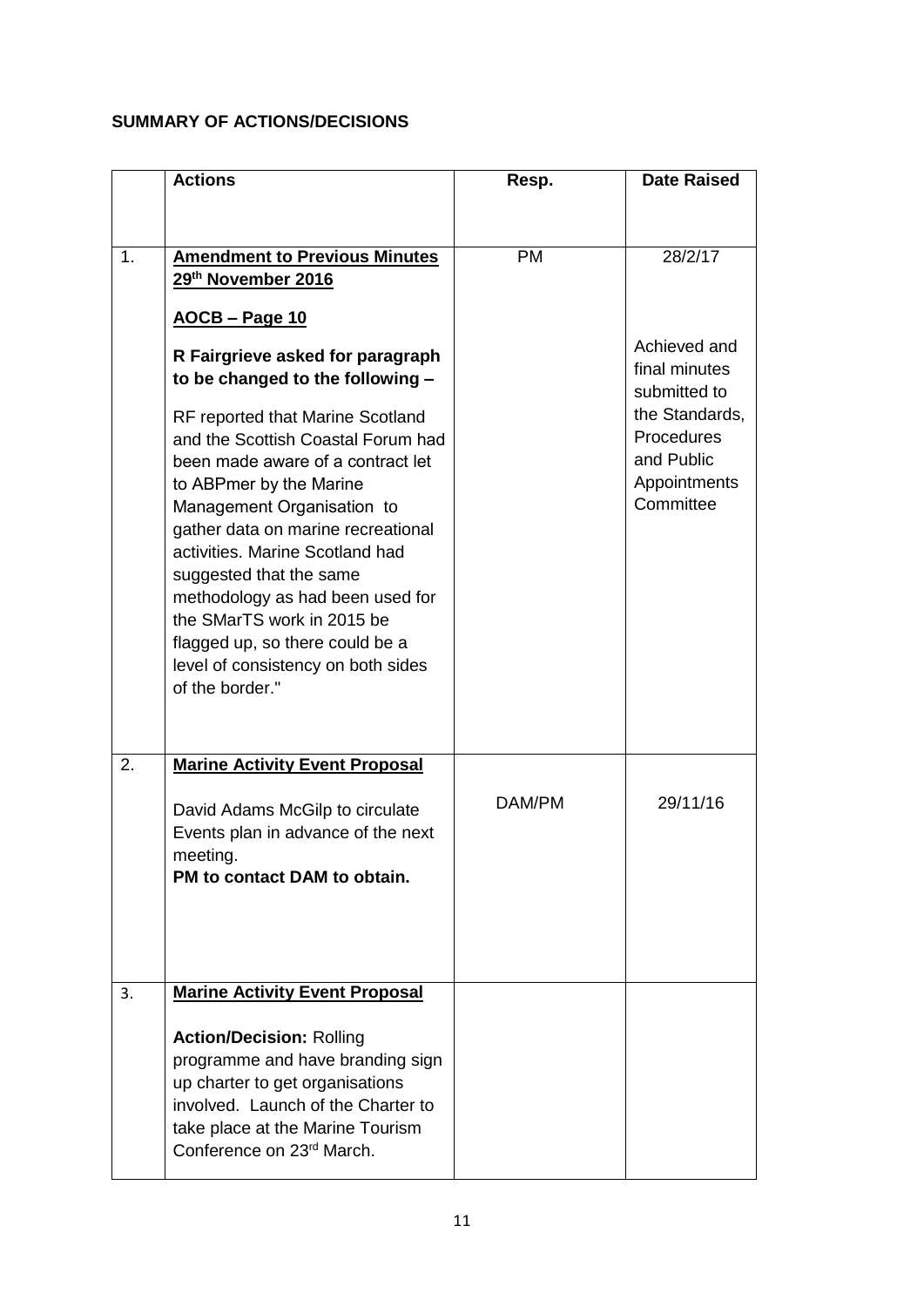| <b>Action: Email Daniel Steel to</b>            |  |
|-------------------------------------------------|--|
| inform him and also feed into the               |  |
| Marine Tourism Development                      |  |
| Group.                                          |  |
|                                                 |  |
| <b>Action:</b> Thanks email to go out to        |  |
| people who offered to assist and                |  |
| inform them of decision.                        |  |
|                                                 |  |
| <b>Action:</b> Carol Carbone to draft a         |  |
| statement sentence to use this for              |  |
| coverage. Carol offered assistance              |  |
| to facilitate.                                  |  |
| <b>Action:</b> The wording of the               |  |
| statement 1 <sup>st</sup> draft out for comment |  |
| by Friday 3 <sup>rd</sup> March and final       |  |
| wording of statement to be done by              |  |
| Tuesday 7 <sup>th</sup> March.                  |  |
|                                                 |  |
| <b>Action:</b> First draft to be circulated     |  |
| to CPG members and MSPs in                      |  |
| attendance and then will issue final            |  |
| statement. The MSPs in                          |  |
| attendance are -                                |  |
| Liam Kerr MSP                                   |  |
| <b>Stuart McMillan MSP</b>                      |  |
| Alison Harris, MSP                              |  |
|                                                 |  |
|                                                 |  |
|                                                 |  |